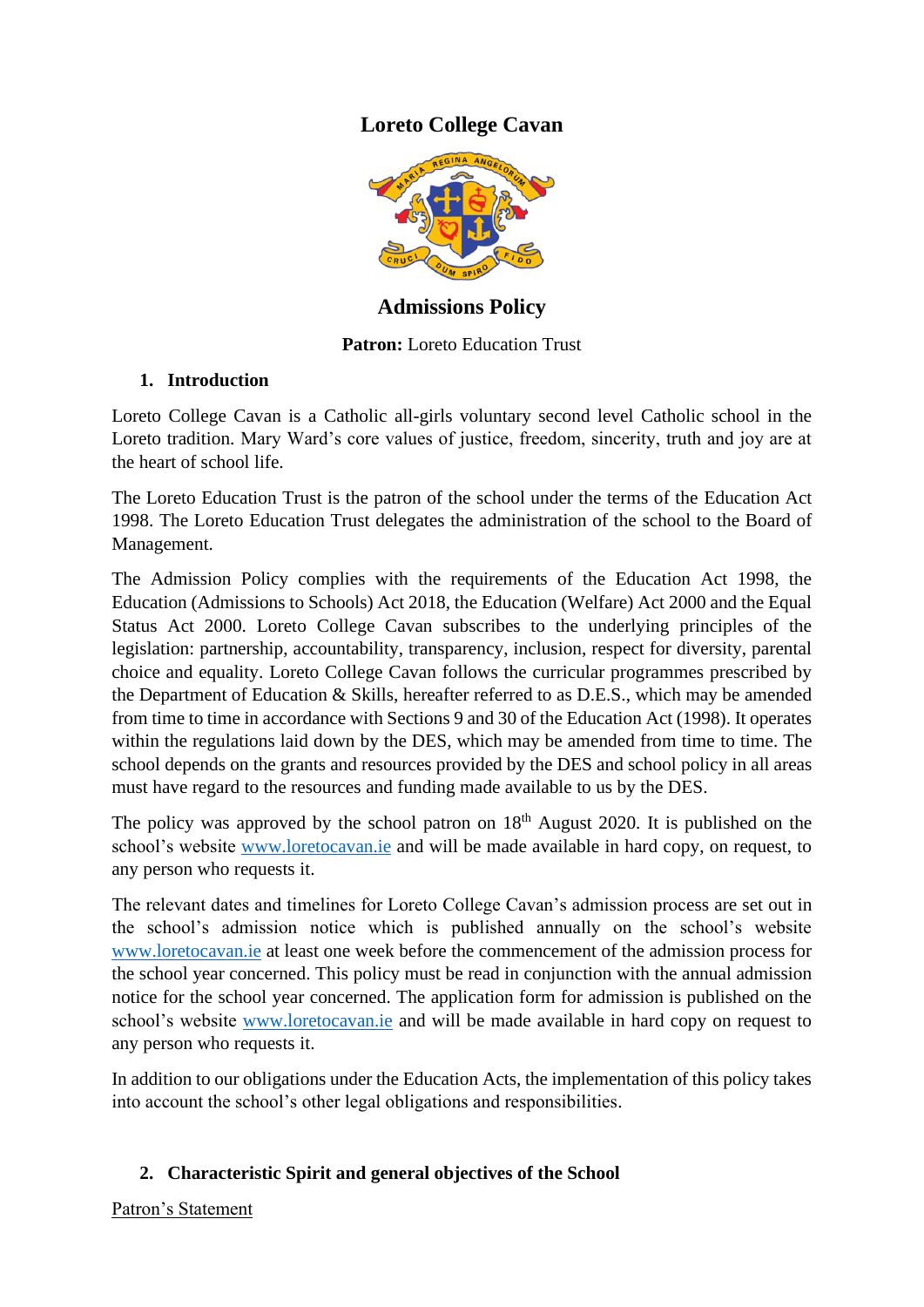Loreto College Cavan is an all girl's voluntary secondary school with a Catholic ethos under the trusteeship of Loreto Education Trust.

Loreto schools seek to provide an education that affirms the innate dignity of every human being created in God's image, and fosters the full and harmonious development of each student, encompassing the intellectual, physical, cultural, moral and spiritual aspects in an environment of justice, freedom, sincerity, truth and joy.

The creation of a dynamic school community where every student is equally cherished and has a real sense of belonging as a priority in a Loreto school which draws its inspiration from the Gospel values and the rich heritage passed on to us from Mary Ward and Teresa Ball, and enshrined in our documents on Loreto Education, including Kolkata Educational Guidelines for Loreto Schools, Continuing the Journey: A Loreto Education and A Mary Ward Schools' Compass.

Students are encouraged to be reflective and discerning in the spirit of our Loreto and Ignation tradition and continue to grow with integrity in right relationship with God, with other people and the environment.

Our philosophy of holistic education places the person of the student at the centre of the educational enterprise which nurtures the students' capacity to "seek truth ... to love what is good ... to strive for excellence" (Teresa Ball) and joyfully engage with life-long self-directed learning in all its dimensions. In so doing, we are committed to preparing students to take their place in society s generous, confident, perceptive, well-informed, articulate and compassionate people ready to contribute to the common good.

Loreto schools welcome students of all faiths and of none while maintaining a Catholic ethos. Inter-faith and inter-cultural dialogue together with a spirit of inclusivity and the celebration of diversity are fostered in the school.

In harmony with our characteristic spirit and recognising that care of faith and education are fundamental to the Loreto tradition, Religious Education is central to our curriculum and the faith formation of Catholic students is supported by the school in accordance with the doctrines, practices and traditions of the Catholic Church. Each student's spiritual life is expressed and deepened through prayer, ritual in the cycle of the liturgical year, reflection on the profound link between faith and justice and creative engagement with the dialogue of faith and life communicated in nature, in science and in the arts.

In accordance with Section 15 (2) (b) of the Education Act, 1998 the Board of Management of Loreto College Cavan shall uphold, and be accountable to the patron for so upholding, the characteristic spirit of the school and determines by the cultural, educational, moral, religious, social, linguistic and spiritual values and traditions which inform and are characteristic of the objectives and conduct of the school.

### School's Mission Statement

As part of the family of Loreto schools and in cooperation with parents and the community, we are dedicated to Christian education.

We aim to provide a balanced education, academic, pastoral and physical for all students, affording space for reflection and for learning through experience.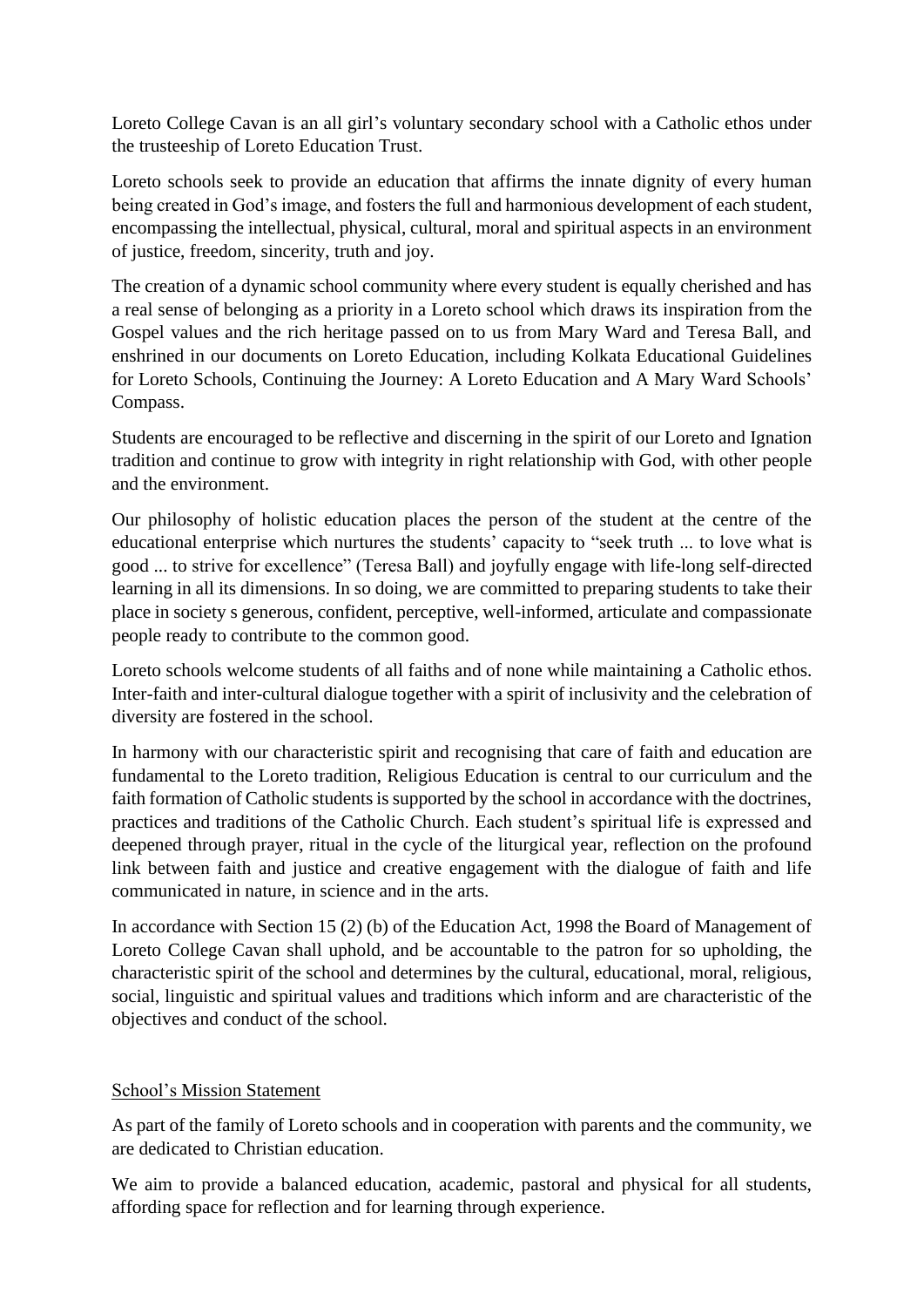We seek to promote self-esteem, self-discipline and the goal of self-fulfilment and to foster in our students the virtues of courage, sincerity and truth.

## **3. Admission Statement**

Loreto College Cavan will not discriminate in the admission of a student, or in respect of the applicant, in its admission policy on any of the following grounds:

- The gender ground, the civil status ground, the family status ground, the sexual orientation ground, the religion ground, the disability ground, the ground of race, the traveller community ground and the ground that the student or the applicant in respect of the student concerned has special educational needs.
- As per section 61 (3) of the Education Act 1998, 'civil status ground', 'disability ground', 'discriminate', 'family status ground', 'gender ground', 'ground of race', 'religion ground', 'sexual orientation ground' and 'Traveller community ground' shall be construed in accordance with section 3 of the Equal Status Act 2000.

Loreto College Cavan is an all-girls school and does not discriminate where it refuses to admit a boy applying for admission to this school.

## **4. Admission of Students**

The school shall admit each student seeking admission except where:

- The school is oversubscribed (please see "oversubscription" section for further details
- A parent of a student when required by the principal in accordance with section 23 (4) of the Education (Welfare) Act 2000 fails to confirm in writing that the code of behaviour of the school is acceptable to him or her and that he or she shall make all reasonable efforts to ensure compliance with such code by the student.

Loreto College Cavan provides education exclusively for girls and may refuse to admit as a student a person who is not of the gender provided for by this school.

### **5. Admissions Procedure**

Admissions Procedure for Students who meet the criteria for enrolment

Applications will be open for the period specified on our Admissions Notice. Application Forms will be available to download from the school websit[e www.loretocavan.ie,](http://www.loretocavan.ie/) by e-mailing [office@loretocavan.ie](mailto:office@loretocavan.ie) or by contacting or collecting the Application Form from the school office. Any applications not received within the specified period will be deemed as late.

The following procedure will be followed:

### Stage 1

The initial Application Form must be completed and returned in hard copy within the specified period as identified in our Admissions Notice.

### Stage 2

Parent(s) / Guardian(s) will be advised of the outcome of their application in writing within three weeks of the enrolment deadline on the Admissions Notice.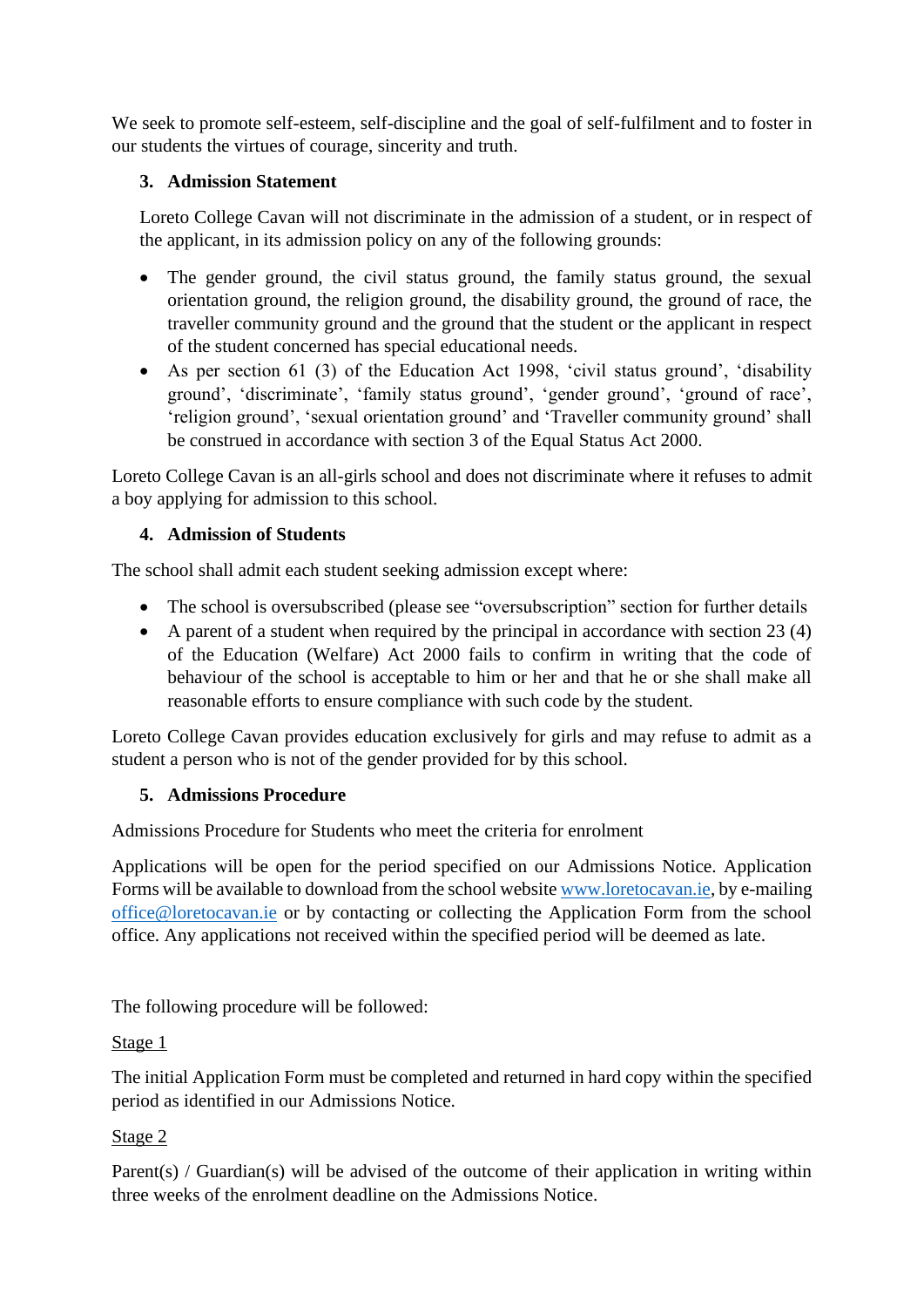The students offered places must complete the Acceptance Forms and return it to the school within fourteen days from the date of the letter of offer. Incomplete forms will be considered invalid and will not be processed further.

In order for the school to identify and cater for the educational and other relevant needs of the applicant, parents / guardians, having accepted a place in the school, are invited to provide any additional information that may assist the school in ensuring the best possible educational experience for the student, may be requested such as copies of psychological reports, primary school test results, medical records or any other relevant document.

## **6. Oversubscription**

In the event that the school is oversubscribed, the school will, when deciding on applications for admission, apply the following selection criteria in the order listed below to those applications that are received within the timeline for receipt of applications as set out the the school's Admissions Notice.

## Selection Criteria

- 1. Category A: Sisters of present students and sisters of past students
- 2. Category B: Where places are still remaining, daughters of the eligible staff members working in Loreto College Cavan. Eligible staff is defined as those non-casual employees who have been in the employment of the Board of Management of the school for at least six months.
- 3. Category C: Where places are still remaining, daughters of past students of Loreto College Cavan up to a maximum of 25% of the available places as set out in the school's Annual Admissions Notice.
- 4. Category D: Where places are still remaining, students, whose primary residence is within 10 KM of Loreto College Cavan
- 5. Category E: All other applicants to include any unsuccessful applicants in categories A, B, C or D

In the event that there are two or more applicants tied for a place or places in any of the selection criteria categories above (the number of applicants exceeds the number of remaining places), places will be determined by lottery. The lottery will take place in Loreto College Cavan as soon as is practicable after receipt of applications. The lottery will be overseen by the principal and will be witnessed by a deputy principal, school secretary, a representative of the Parents' Association and an independent person nominated by the Board of Management.

The names of all applicants entitled to participate in the lottery will be inserted by the Secretary on identical pieces of paper and placed in a drum. The Principal will draw the names from the drum, one by one, until the drum is empty, thereby facilitating the random selection of applicants.

The Secretary will record the outcome of the draw. Places will be offered in the order in which the names were drawn until available places are filled. The remaining places will be placed on a Waiting List in the order in which the names were drawn from the drum. In the case of one or more sibling applying for admission to  $1<sup>st</sup>$  Year at the same time, the name of each sibling will be inserted on a separate piece of paper. If the name of any of the siblings is drawn, places will be offered to all of the siblings.

## **7. What will not be considered or taken into account**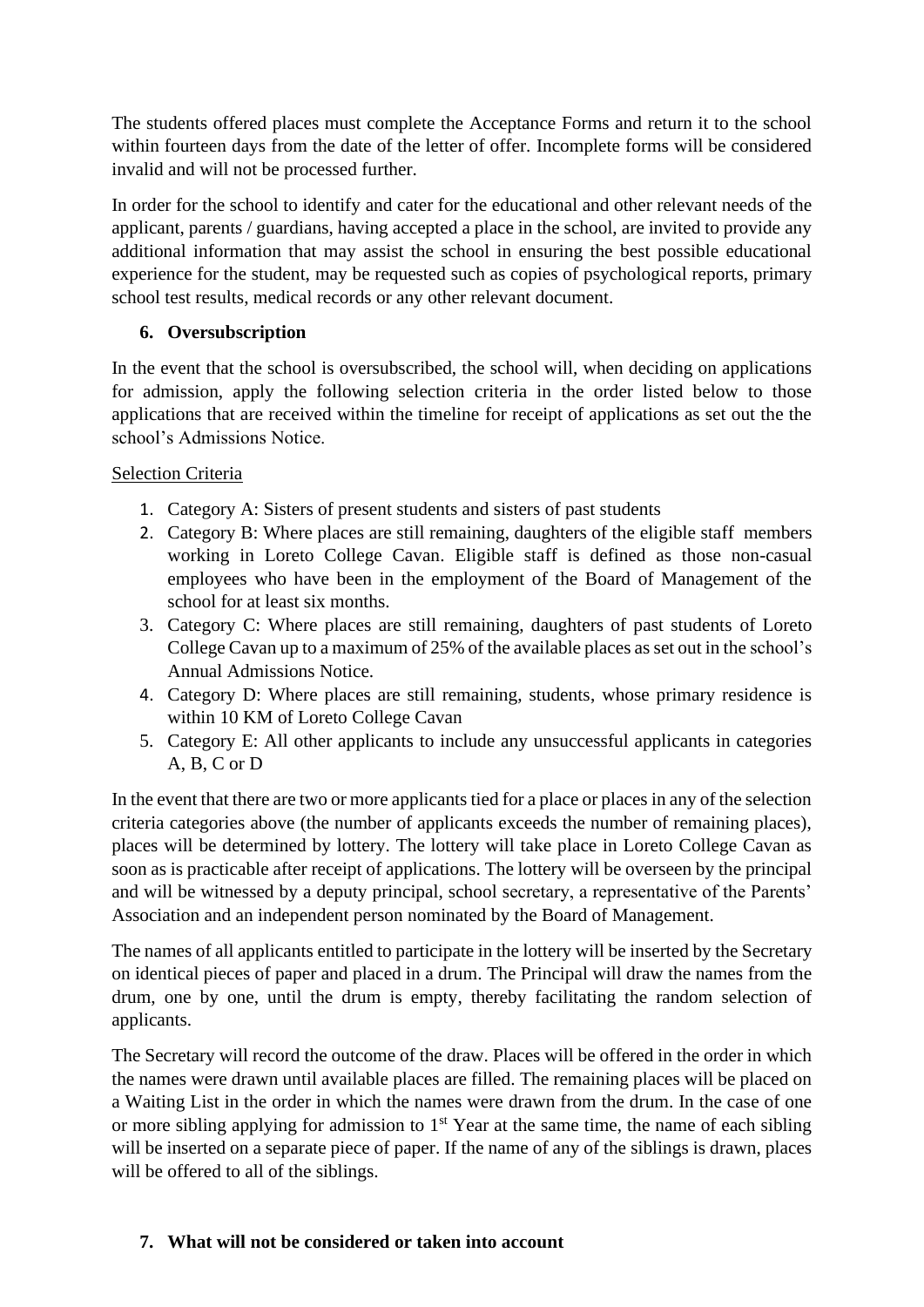In accordance with Section 62 (7) (e) of the Education Act 1998, the school will not consider or take account of any of the following in deciding on applications for admission or when placing a student on a waiting list for admission to Loreto College Cavan:

- A student's academic ability, skill or aptitude
- The occupation, financial status, academic ability, skills or aptitude of a student's parents
- A student's connection to the school by virtue of a member of her family attending or having previously attended the school other than, in the case of a school wishing to include a selection criteria based on:
	- 1. Sisters of a student attending or having attended Loreto College Cavan
	- 2. Mothers of a student having attended Loreto College Cavan. This may only apply to a maximum of 25% of the available places as set out in the Loreto College Cavan's Admissions Notice.
- The date and time on which an application for admission was received by the school. This is subject to the application being received at any time during the period specified for receiving applications set out in the Loreto College Cavan Annual Admissions Notice for the school year concerned.

## **`8. Decisions on Applications**

All decisions on applications for admission to Loreto College Cavan will be based on the following:

- Loreto College Cavan's Admission Policy
- Loreto College Cavan's Admissions Notice
- The information provided by the applicant in the school's official Application Form received during the period specified in our Admissions Notice for receiving applications
- Selection criteria that are not included in our school admission policy will not be used to make a decision on an application for a place in our school.

Later sections detail procedures for applications received outside of the admissions period and in relation to applications for places in years other than the intake group.

# **9. Notifying applications of decisions**

Applicants will be informed in writing as to the decision of the school, within the timeline outlined in the Admissions Notice.

If a student is not offered a place in Loreto College Cavan, the reasons why they were not offered a place will be communicated in writing to the applicant, including, where applicable, details of the student's ranking against the selection criteria and details of the student's place on the waiting list for the school year concerned.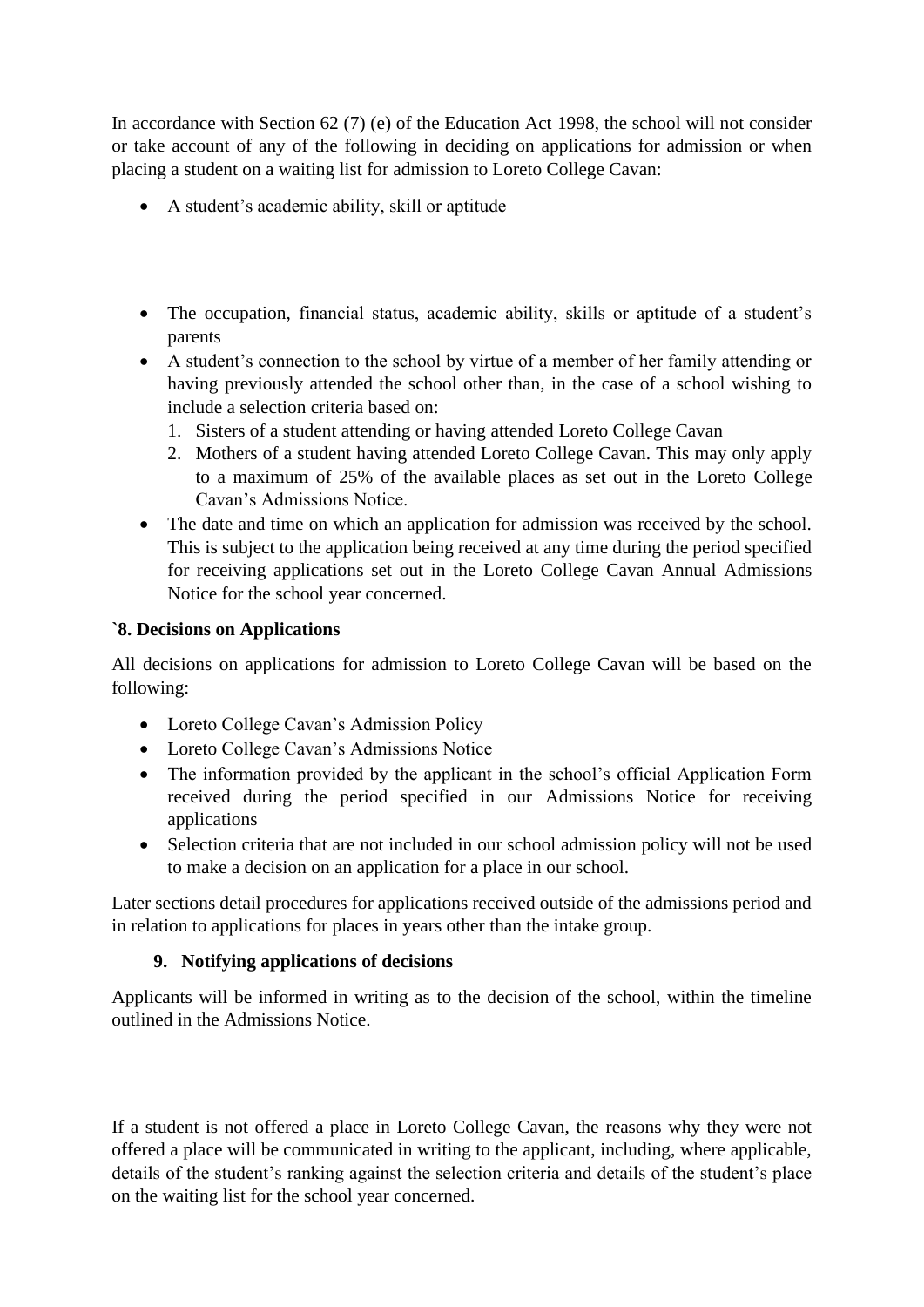Applicants will be informed of the right to seek a review / right of appeal of the school's decision. (See Section Reviews / Appeals)

## **10. Acceptance of an offer of a place by an applicant**

In accepting an offer of admission from Loreto College Cavan, the parent/guardian must indicate:

- Whether or not the parent/guardian have accepted an offer of admission for another school or schools. If they have accepted such an offer, they must also provide details of the offer or offers concerned and
- Whether or not they have applied for and awaiting confirmation of an offer of admission from another school or schools, and if so, they must provide details of the other school or schools concerned

Applicants should be aware that failure to disclose this information on the acceptance of a place may lead to an offer being withdrawn by the school.

## **11. Circumstances in which offers may not be made or may be withdrawn**

An offer of admission may not be made or may be withdrawn by Loreto College Cavan where:

- It is established that information contained in the application is false or misleading.
- An applicant fails to confirm acceptance of an offer of admission on or before the date set out in Loreto College Cavan's Admissions Notice
- The parent of a student when required by the Principal in accordance with Section 23 (4) of the Education (Welfare) Act 2000, fails to confirm in writing that the school's Code of Behaviour is acceptable to him or her and that he or she shall make all reasonable efforts to ensure compliance with such code by the student
- An applicant has failed to comply with the requirements of "acceptance of an offer" as set out in the previous section.
- The admission of the applicant would pose a significant risk to the health and safety of the applicant or students and staff of the school, or risk significantly interfering with the right of other students to an appropriate education. The Board of Management has a duty of care to ensure as far as practicable the health and safety of the students and staff of the school. In addition, the Board of Management is required under section 15(1) of the Education Act 1998 to provide, or cause to be provided, an appropriate education for each student at the school for which that board has responsibility.
- The application is made, by the parents of a student registered in another school or by a student who has reached the age of 18 years, for a place in Transition Year or Fifth Year in the forthcoming academic year before the Principal has established the number of available spaces in each of these year groups, which will depend on the number of existing Third Year students who progress to either Year. (See Section 15).

## **12. Sharing data with other schools**

Applicants should be aware that Section 66 (6) of the Education (Admission to Schools) Act 2018 allows for the sharing of certain information between schools in order to facilitate the efficient admission of students. Section 66 (6) allows schools to provide a patron or another Board of Management with a list of the students in relation to whom: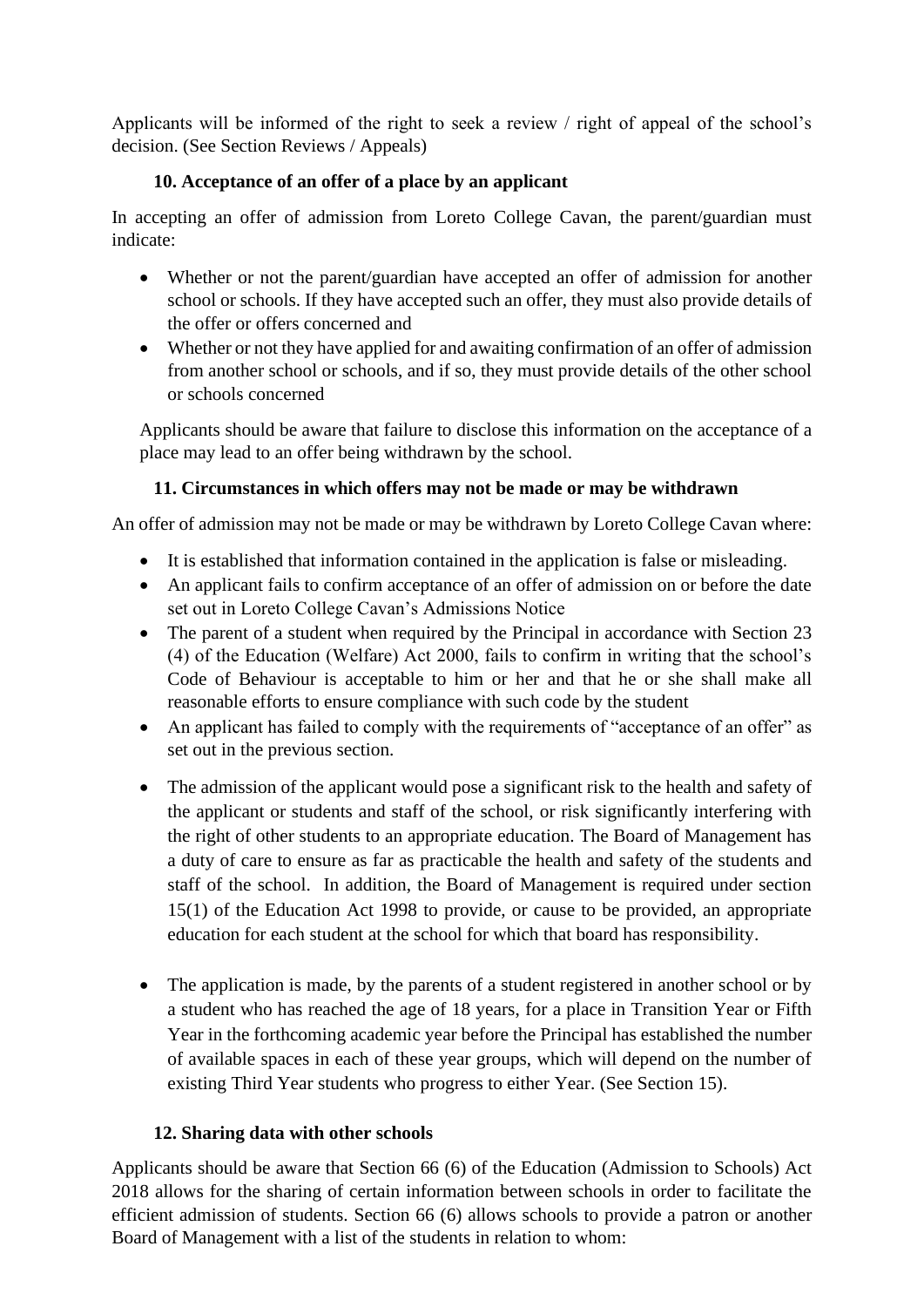- An application for admission to the school has been received
- An application of admission to the school has been made, or
- An offer of admission to the school has been accepted

This list may include any or all of the following:

- The date on which the application for admission was received by the school,
- The date on which an offer of admission was made by the school,
- The date on which an offer of admission was accepted by the applicant,
- A student's personal details including her name, address, date of birth and personal public service number (within the meaning of section 262 of the Social Welfare Consolidation Act 2005)

## **13. Waiting list in the event of oversubscription**

Applicants will be informed in writing as to the decision of the school, within the timeline outlined in the Admissions Notice.

In the event of there being more applications to the school year concerned than places available, a waiting list of students whose applications for admission to Loreto College Cavan were unsuccessful due to the school being oversubscribed will be compiled and will remain valid for the school year in which admission is being sought.

Placement on the waiting list of Loreto College Cavan is in the order of priority assigned to the students' applications after the school has applied the selection criteria in accordance with this Admissions Policy.

Offers of any subsequent places that become available for and during the school year in relation to which admission is being sought will be made to those students on the waiting list, in accordance with the order of priority in relation to which the students have been placed on the list.

## **14. Late Applications**

All applications for admission received after the closing date as outlined in the Admissions Notice will be considered and decided upon in accordance with our school's Admissions Policy, the Education Admissions to School Act 2018 and any regulations made under the Act.

Late applicants will be notified of the decision in respect of their application not later than three weeks after the date on which the school received the application. Late applicants will be offered a place if there is a place available. In the event there is no place available, the name of the applicant will be added to the waiting list.

## **15. Procedures for admission of students to other years and during the school year**

Where parents wish to make an application for their daughter to a year group other than First Year or during the school year, they should in the first instance fill in an Application Form.

An offer of a place can only be made if there is space in the year group in question. A decision on whether a place can be offered will be conveyed to the parents within 21 days of the initial application. Applications made for a place in Transition Year or Fifth Year in the forthcoming academic year will be refused until the Principal has established the number of available spaces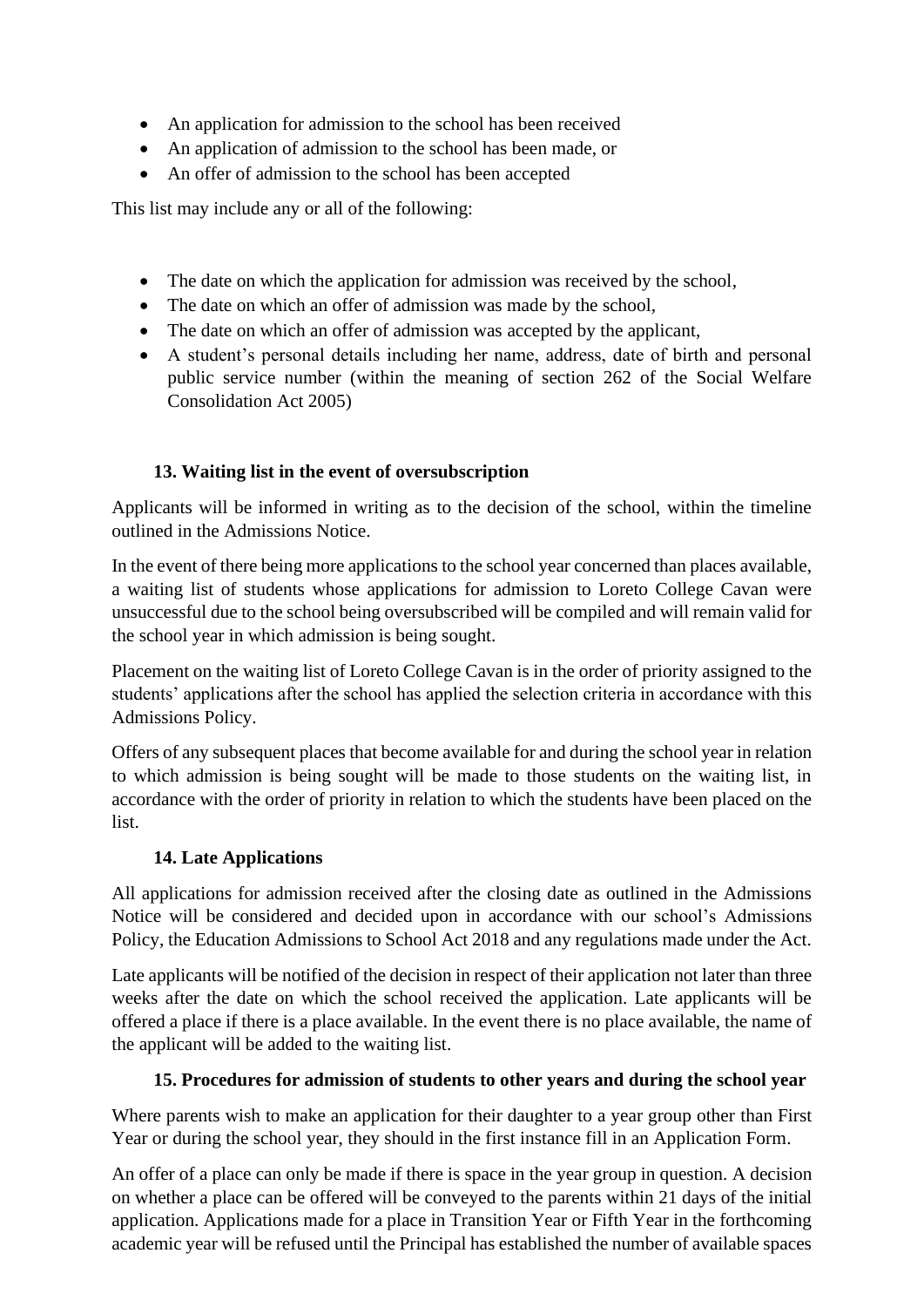in each of these year groups, which will depend, in turn, on the number of existing Third Year students who progress to either year group. Such applications will be placed on a waiting list in date order of receipt until the number of available places in the relevant year group has been established by the Principal.

Before accepting the offer of a place in the school the parents and their daughter are strongly advised to attend a meeting with the Principal and/or Deputy Principal to ascertain whether there is a place available in the particular subject classes required by their daughter.

The fact that there may be a space in a year group would not automatically mean that there is a place available in a particular subject class at the level required by the student. This is because class size is limited in certain subjects. For this reason parents and their daughter are strongly recommended to attend a meeting with the Principal and/or Deputy Principal to ensure that a transfer to the school would be in the best interests of ther daughter given the curricular provision, subject choices/levels and facilities available at the time.

The parents must confirm their acceptance in writing of an offer of a place within two weeks of the date of the offer of a place (See Section 10).

The circumstances in which offers of a place in a year group other than First Year or during the school year may not be made or may be withdrawn are set out in Section 11 above.

In the event of there being more applications to the year group other than First Year than places available, a waiting list of students, whose application for admission to the particular year group has been refused, will be compiled and will remain valid for the school year in which admission is being sought.

Offers of any subsequent places in the year group other than First Year that become available during the school year will be made to those students on the waiting list, in accordance with the order of priority in relation to which the students have been placed on the list.

## **16. Arrangements regarding students not attending religious instruction**

Religious Education is provided in the school in such a way, that all students, whether of a particular religious affiliation or none, can freely and actively participate in the classes. A parent of a student, or a student who has reached the age of 18, who wishes to attend Loreto College Cavan, without attending religious instruction should make a written request to the principal. A meeting will then be arranged with the parent or the student, as the case may be, to discuss how the request might be accommodated by the school.

## **17. Reviews / Appeals**

Review of the decision by the Board of Management

- The parent of the student, or in the case of a student who has reached the age of 18 years, the student, may request the Board to review a decision to refuse admission. Such requests must be made in accordance with Section 29 C of the Education Act 1998.
- The timeline within which such a review must be requested and the other requirements applicable to such reviews are set out in the procedures determined by the Minister under Section 29B of the Education Act 1998 which are published on the Department of Education & Skills website.